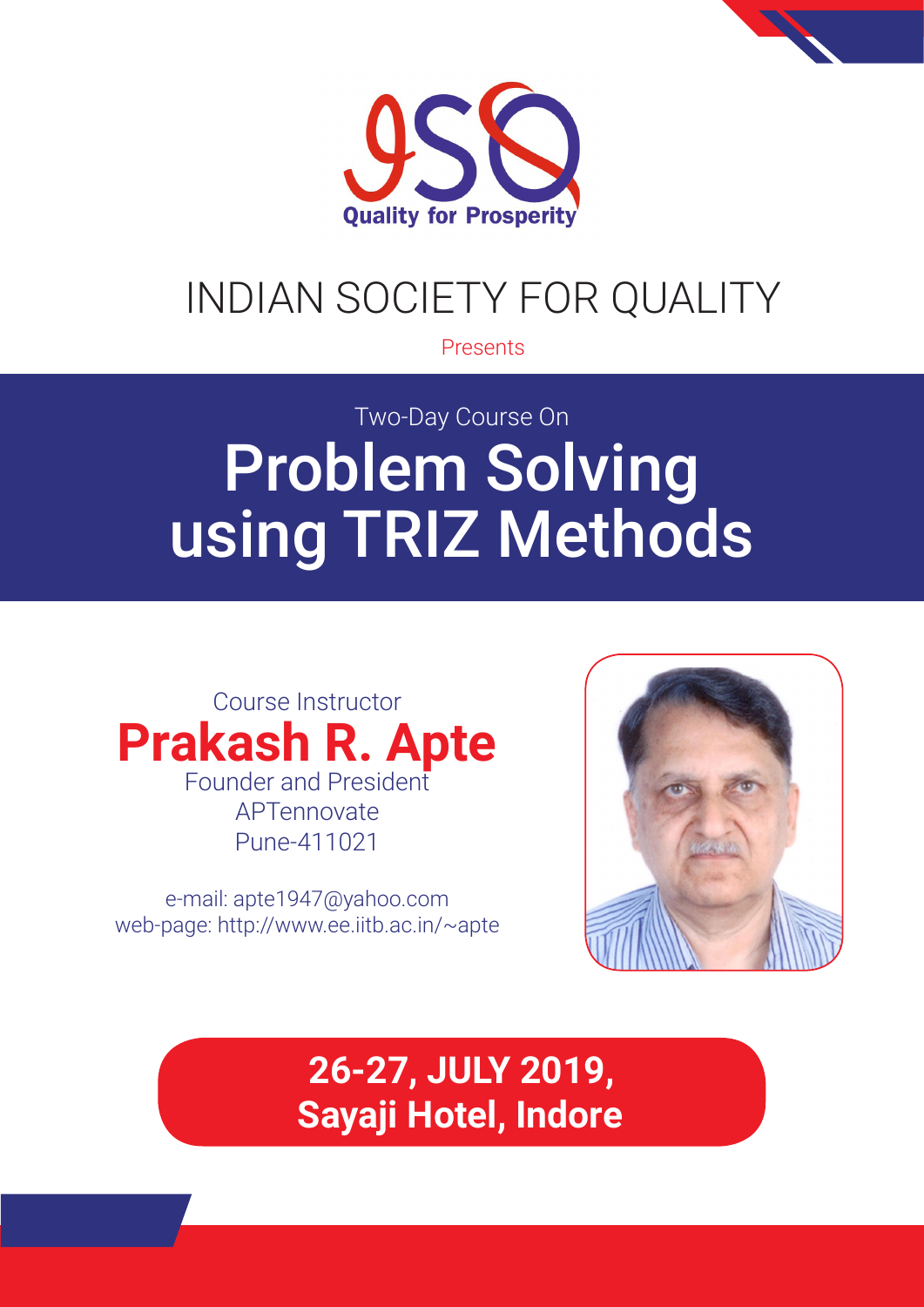## **What does the course offer?**

This course introduces all the main TRIZ tools so that delegates can first identify the "inventive" problem and then find several "innovative" solutions for the same.

#### **Various TRIZ tools covered in the course are :**

Use of 40-Inventive and 6-Separation Principles to resolve contradictions, Ideality and Ideal Final Result (IFR), Problem formulation and Functional Analysis, Use of Trends of Evolution and Evolutionary potential, and Use of S-Field model for eliminating Harmful effects.

The introduction to each TRIZ tool is followed by real world examples of the method in action.

The course will include several hands-on / Interactive sessions on TRIZ-based 'problem-formulation' and 'solution concepts'

#### **Course Material**

### Who should attend?

Key management personnel from supervisors/executives to senior managers who are involved in

- Research & Development,
- Quality and Reliability,
- Product Design,
- Process Design, and
- New Product Development
	- Manufacturing & manufacturing services

Comprehensive notes, that cover all the TRIZ tools, will be given at the time of registration. It will contain 30 pages of "Introduction to TRIZ" and a printout of the contradiction Matrix.

#### **Need for Systematic Innovation**

The goal of all industries is to seek innovative solutions to engineering problems, quickly and with fewer resources. This is required to improve their products and processes so that they can create enhancements above and beyond the technologies developed in countries like the USA, UK, Japan etc. thus enabling them to be set free from the clutches of perpetual dependence on foreign know-how.

However, human nature, specialist training, habits, paradigms and the working environment constrain our innovative thinking. This is called "psychological Inertia" and it has to be overcome to obtain innovative solution concepts for the chronic technical problems.

TRIZ is the only scientifically based systematic methodology that overcomes this "psychological inertia". TRIZ has been proven to produce a large range of fundamentally strong solution concepts in a much shorter time scale even when resources are very limited.

TRIZ solutions directly result in improved products at reduced cost.

#### **What is TRIZ?**

TRIZ is a Russian acronym meaning "Theory of Inventive Problem Solving". In 1946, Genrich Altshuller, the founder of TRIZ, was a patent reviewer at the Russian naval patent office. He perceived that there is a definite pattern in the way innovations take place in technical systems. He started a study of 400,000 patents to look for the basic principles and patterns in the world's most innovative patents. This study was continued, by Altshuller and his disciples, over the past 50 years and has yielded a systematic approach for definition and identification of innovative problems, a set of problem solving tools, and a vast knowledge database, which can help solve current technical problems in an innovative way. Today, the TRIZ software database includes the essence of over 2,500,000 of the world's strongest patents.

#### **The Faculty**

#### The course will be conducted by **Prof. Prakash R. Apte**

Professor Apte joined Indian Institute of Technology at Mumbai after having 30 years of research experience at the Tata Institute of Fundamental Research, Mumbai. He has since retired as Emeritus Professor from IITB and started his own company APTennovate for Training and Consultancy in TRIZ Innovation and Taguchi Optimiztion. For the last 20 years he has been practicing the new method of Russian origin, called "TRIZ – Innovative problem solving", and its potential in innovative problem solving and opportunity creation. In the past 18 years, he has conducted over 130 CEP "open" and "in-house" courses, 40+ of which have been for Mahindra and Mahindra, training over 500 engineers and solving over 250 problems. In last 3 years alone, he has conducted courses 36 TRIZ courses and 8 Taguchi courses.